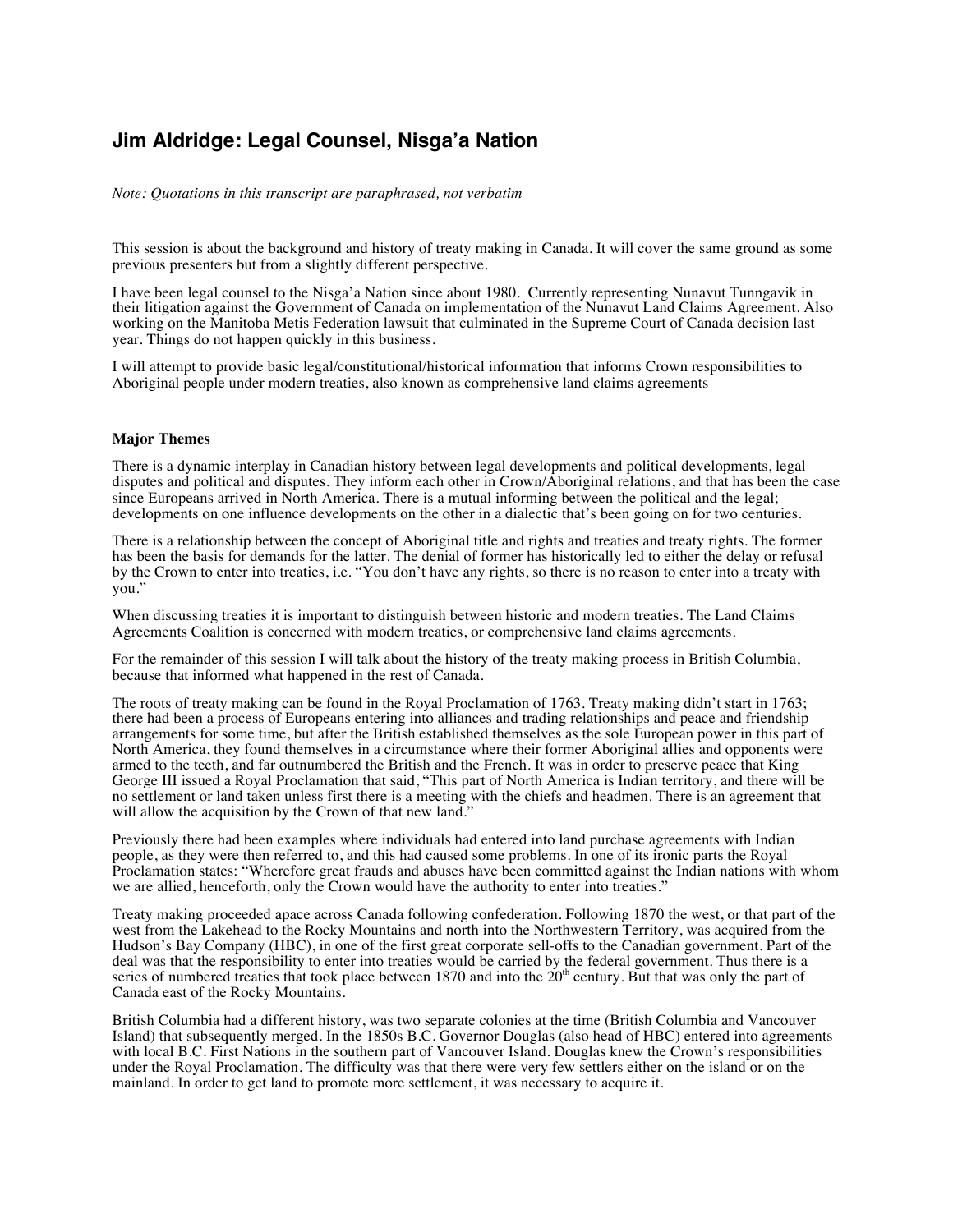Douglas knew his responsibilities, but found himself up against very sophisticated trading nations who were asking quite a lot of the government. So Douglas wrote a letter to England: "Dear England, need to enter into treaties, I'm aware of my responsibilities, please send cash." England wrote back: "Yes, those are your responsibilities, we don't have any cash, raise it yourselves from the settlers."

The difficulty was there weren't enough settlers to raise the amounts of money that the sophisticated First Nations people were insisting on for settlement of their land. What to do? Douglas said "OK, we won't enter into treaties." But he did send surveyors out to talk to the various First Nations on the rest of Vancouver Island and most of the south coast up the Fraser River. He said "Talk to the local First Nations, find out how much land they need to keep for their reserve, and whatever they ask for, mark it out." The surveyors did just that, and created what were called the Douglas Reserves. But that was not a popular policy, and during the 1850s and into the 1860s Douglas was replaced by Commissioner of Lands and Works Joseph Trutch. Trutch had a different view of the situation. He said "Indians can no more have rights to the land than the bears, or the eagles or the wolves. It's a complete fiction. So we are not going to enter into treaties, and you are not going to keep those generous grants of land that Douglas had instructed be laid out. So he cut off the Douglas lands, and refused to enter into negotiations under any circumstances. He also negotiated the terms of union under which British Columbia entered into Confederation.

Article 13 of the British Columbia Terms of Union says that the Dominion Government will have the care and trusteeship of the Indians, "and shall pursue a policy as liberal that heretofore carried out by the Colony." – As liberal as Joseph Trutch's; the most illiberal policy North of 60.

When the federal government had jurisdiction and Confederation had taken place, they said "We better get on with the treaty making." The B.C. government said "Sure, fill your boots, but if you want to give them any land, you'll have to buy it from us." "What?" said the federal government. "Well, the Indians have no rights. If you think they do, fine, but you will have to purchase the Indians' land from the B.C. Crown in order to give some of it back to the Indians." This didn't seem like such a good plan to the feds, so in typical Canadian fashion, nothing happened.

Then in 1875 the federal government disallowed a provincial land statute for failing to recognize Aboriginal title. This action was used a political lever to get the Province to behave itself. But then there was a change of government, and the incoming Liberal government allowed the disallowed law to proceed, which led to 1887, when a bunch of Nisga'a chiefs from the Nisga'a Nation on the north coast just south of the Alaska panhandle, together with some of their Tsimchan neighbours, travelled to Victoria to meet with the Premier and federal officials to say "Let's negotiate treaties." By this time treaties were well underway on the Prairies, many of the numbered treaties were complete.

They arrived at the legislature and famously were turned away, but ended up in a meeting with the Premier in the Premier's house. The meeting was recorded by a transcriber. It's remarkable, because the Nisga'a chiefs, speaking through one of their own who could speak English and translated for the meeting, said, "We want to settle the land question, we want to negotiate a treaty." And Premier Smithe said, "What's this treaty thing you're talking about?" The Nisga'a were a little confused, he didn't know what they were talking about or pretended not to, so they said "It's a piece of paper where we write down what we own and what you own, and what our rights and responsibilities are – a treaty." The Premier looked at his fellow officials, at this point the transcript reads as if the Nisga'a weren't there, and he said "What is it they're talking about?" "I think it's a treaty." one says. "Yes," says another, "that's what they want." "It certainly is," says another, "A treaty." Whereupon the Premier turns to the Nisga'a delegation and says "There is no such thing as these treaties, what are you talking about, where did they hear about this?" The Nisga'a translator said "The chiefs can read books. They know they're being entered into in the rest of Canada." And the Premier responded "I don't know what books they've been reading, but there is no such thing." and sent them on their way.

The chiefs went home and started organizing. The organization took place around what was referred to then and continued to be referred to by the Nisga'a as "The resolution of the land question." The concept of land claims was not part of the vocabulary, rather it was "the land question." And to that end, the Nisga'a formed the Nisga'a Land Committee in the 1890s.

The Nisga'a Land Committee was the first modern political organization created for the specific and express purpose of pursuing a resolution to the land question. It was made up of representatives chosen both on the basis of their traditional family/clan affiliations, as well as from the villages. They met, they organized, they strategized, and the culmination of that was a fascinating document that they instructed a firm of London solicitors to draw up in 1913, called The 1913 Petition.

The Nisga'a, through their London solicitors, asserted that there was a question, and asserted the basis of their Aboriginal title to be in the Royal Proclamation of 1763. It sets out the meets and bounds of the traditional territory, it says that upon a finding that they had Aboriginal title, they would then take a reasonable and moderate position in negotiations to resolve the land question while preserving to themselves how they would live on the land. It was an assertion of Aboriginal title, an assertion of self government, and an assertion of the willingness to enter into and negotiate a treaty based upon moderate and reasonable terms.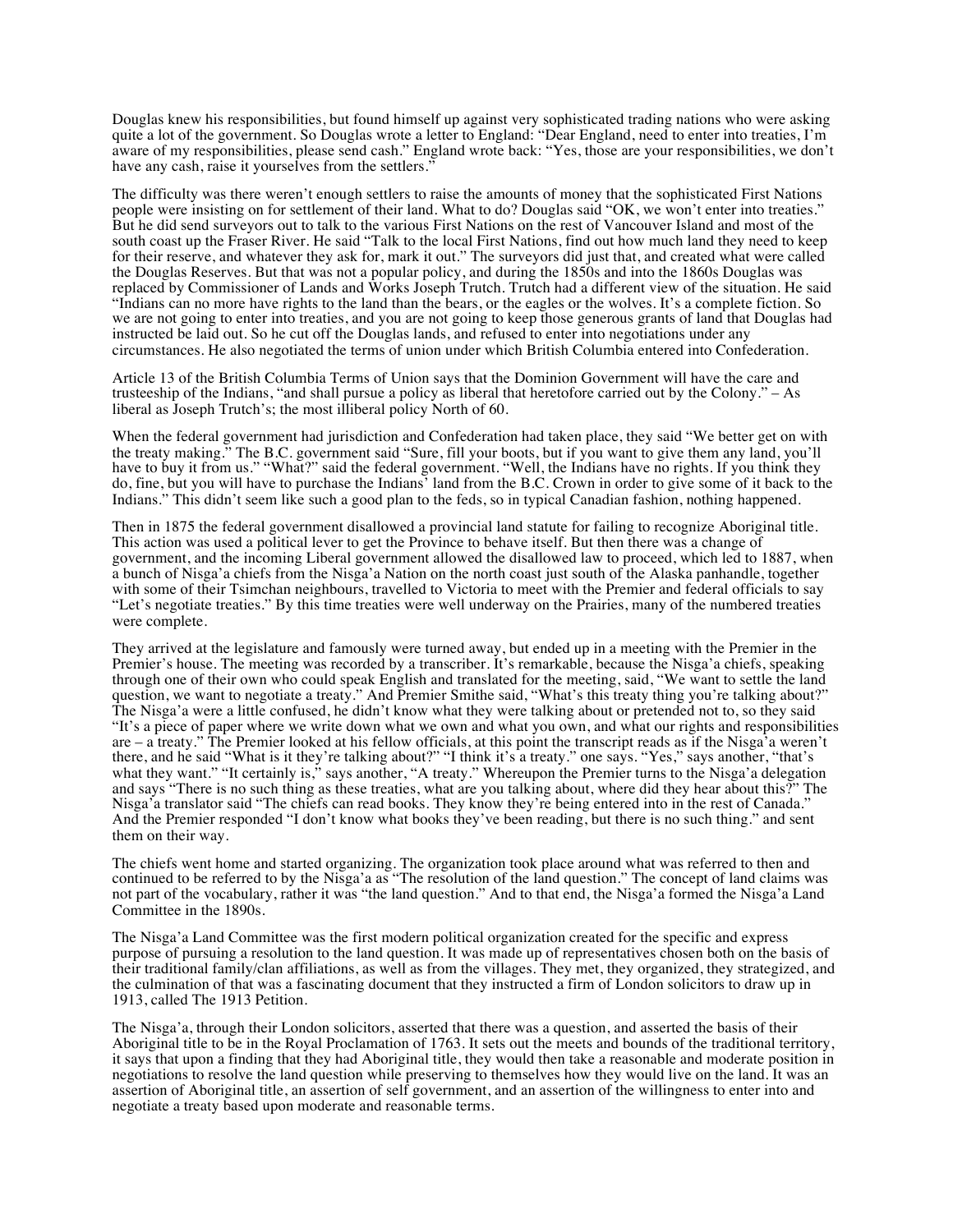So that 1913 Petition had a problem that the London solicitors seem not to have turned their minds to. It was addressed to the Privy Council, but The Privy Council can be one of two things. In Britain in those days the highest court in the Empire was called the Judicial Committee of the Privy Council. It was a court that heard the appeals from the Supreme Courts of the Dominions (Canada, Australia, India, etc.). But you can't start a lawsuit at the Privy Council any more than you can start a lawsuit at the Supreme Court of Canada. Or was it addressed to the other Privy Council, which was another name for the Cabinet, for the Executive? It didn't seem to be asking for a political ruling, it was asking for a legal ruling; it was odd.

London, having received it, immediately sent it back to Canada saying, "We've received this, what shall we do with it?" The Canadian government said "We think you should ignore it." "No, no, no, I don't think we can do that." So there then took place quite a lot of discussion and debate, with pressure coming from London on the federal government. The federal government finally made the Nisga'a an offer, "We will agree that you can have the question of your Aboriginal title, your Petition, heard as a lawsuit commencing in the Exchequer Courts (now the Federal Court), with then appeals to ultimately the Supreme Court of Canada and ultimately the Judicial Committee of the Privy Council, but there are three conditions:

- If you win, you will immediately agree that your Aboriginal title is instantly extinguished
- In return for which you will get to keep the benefits already bestowed upon you (reserve land) and receive annuities similar to those that are being given on the Prairies
- The Government of Canada will retain and instruct legal counsel on your behalf

There is no record kept of the exact way in which the Nisga'a responded, but I suspect it was two words, and and they were not "thank you."

So there then followed a period of political agitation and petitions were drawn up by other tribal groups in other parts of B.C. and indeed the country. As the 1920s arrived and the agitation didn't go away, and there were a lot of political organizations, non Aboriginal organizations supporting the Nisga'a and others who wanted to have these questions answered. The federal government then responded with a Parliamentary inquiry. They called witnesses, and chiefs and legal counsel from across the country travelled to Ottawa, and of course, in hansard is a record of the testimony given by First Nations leaders from all over.

Having heard the assertions of Aboriginal title, and having heard the basis for it, and having heard about the Royal Proclamation, and having listened to the lawyers that established the legal basis for all of this, the House of Commons Committee concluded its consideration. Recommendation was made, the government acted upon it and said, "Here's how we're going to deal with this. We'll make it against the law to raise money to pay lawyers to tell you what your rights are." This 1927 amendment to the Indian Act effectively made pursuing the land question a criminal offense. And thus it remained until the 1950s. A 1952 amendment removed that from the Indian Act.

In 1955 the Nisga'a, under the leadership of Frank Calder, established the Nisga'a Tribal Council expressly as the rebirth of the Nisga'a Land Committee, to continue in the pursuit of the land question. Between 1955 and 1968 they put forward their case both provincially and federally. Famously, Pierre Trudeau, in 1968 said "We cannot have a country based upon historical might-have-beens." So the federal government said no, they would not negotiate.

So the Nisga'a then retained my colleague Thomas Berger, who commenced the litigation that came to be known as the Calder case. The Calder case was an application for a declaration, where you ask the Court simply to declare something. The declaration that they sought was a declaration that the Aboriginal title of the Nisga'a Nation had never been lawfully extinguished. At trial, the judge said "Never lawfully extinguished, never existed. Indians don't have any rights."

The Court of Appeal added a gloss on it, saying "Aboriginal title never existed because in order for an interest in land such as Aboriginal title to exist there must be a grant from the Crown or an Act of Recognition. This never happened, so you never had Aboriginal title."

The Supreme Court of Canada, in a very peculiar case, said that there was Aboriginal title It exists regardless of any grant or Act of Recognition, but it was extinguished by a series of pre-Confederation enactments of the Colonial government. When the Colonial government passed laws enabling itself to give land grants to settlers, it didn't say anything about Aboriginal title. By implication, it must have extinguished the Aboriginal title.

The other three judges said Aboriginal title exists as a matter of common law that does not require any grant from the Crown or Act of Recognition but rather exists by virtue of ownership and occupation of the land since time immemorial. It's a fundamental principle of common law that you cannot expropriate property accidentally, you can only expropriate without compensation by using clear and express language. There has never been a clear and express legislative enactment extinguishing the Nisga'a's Aboriginal title so it continues to exist.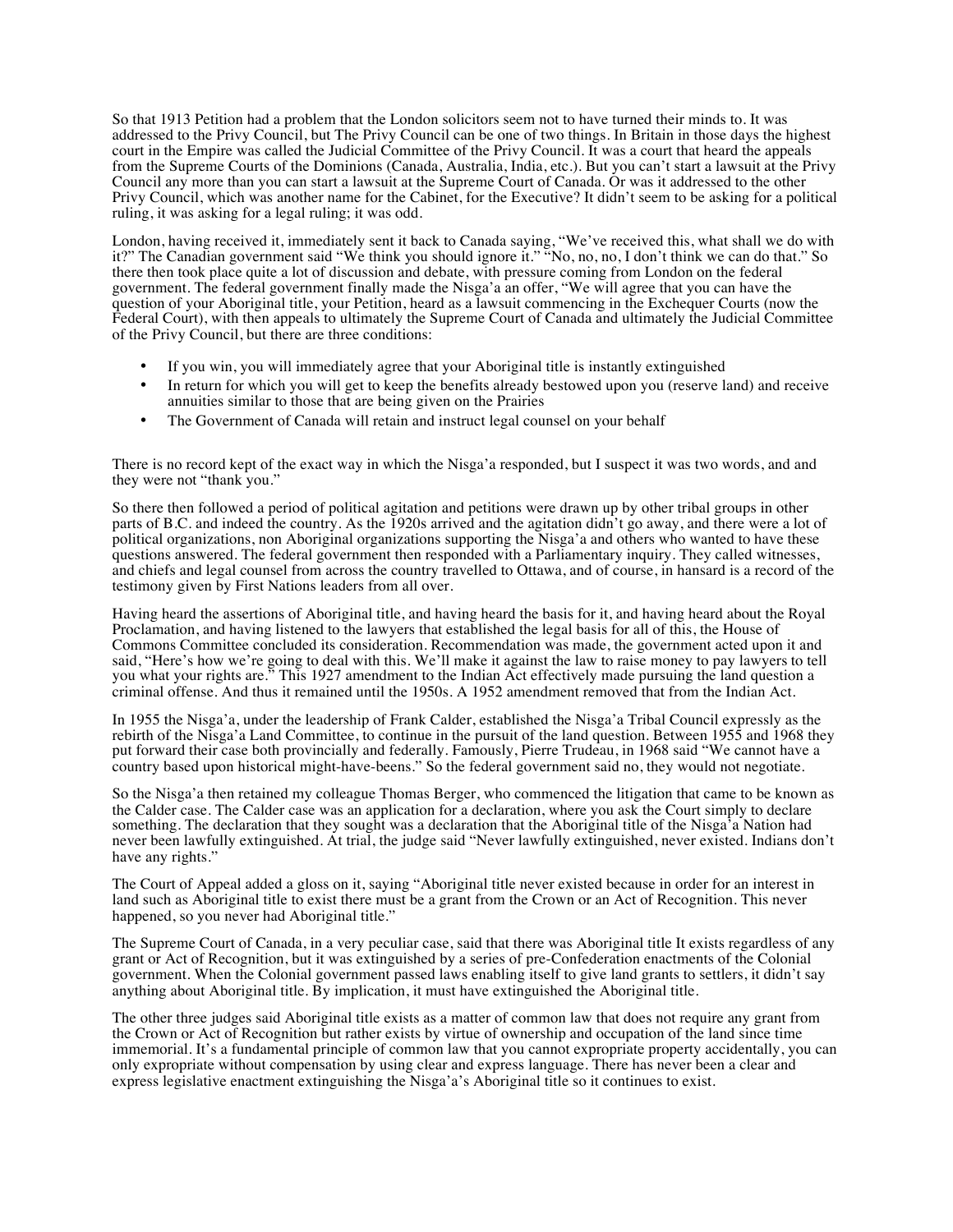The seventh judge said, "I don't have to decide, because in order to sue the Crown you have to first obtain a fiat." The Calder case, technically, as a matter of law, is a four to three decision on the need to obtain a fiat before you sue the Crown, which has since been abolished; it's a six to zero decision that Aboriginal title exists as a matter of law regardless of any grant or act of recognition; and it's a three to three decision on whether Aboriginal title continued to exist in B.C.

So the federal government said "Perhaps you had more rights than we thought you did." And to that end established what become known as the comprehensive land claims policy, where the Crown would enter into negotiations with people whose Aboriginal title had not been previously extinguished by treaty, and they would enter into these negotiations in order to obtain certainty. Certainty can be obtained by returning to the courts but instead we'll obtain certainty through negotiations. The certainty that they sought was to resolve the uncertainty caused by the tied decision at the Supreme Court of Canada. It's the first time since Europeans arrived and started entering into treaty making with Aboriginal people, where the object was said to be "to eliminate uncertainty." There had never been any uncertainty. Aboriginal people own the land; you have to make a deal with them. But now it's been transmogrified into something that is for the resolution of uncertainty. It's a peculiar notion when you sit at the bargaining table, and one side says "We're going to give you land and money and fishing and hunting rights – that arguably you already have, except for the money – and in return you're going to give us certainty." How much is certainty worth, anyway? What's the market value of converting vague and uncertain rights which may or may not exist into concrete, defined rights which come into effect through statute? A very difficult challenge.

That was 1973, the federal comprehensive claims policy. Then they went to the Province, and said "You're going to join us?" "Nope," said the province, "The way we look at it, in the tradition of Joseph Trutch, is the tied decision at the Supreme Court of Canada cancels it out, leaving the Court of Appeal decision as the law of B.C."

From 1973 to 1990, the B.C. government persisted in that position. Negotiations nonetheless got underway with the Nisga'a in 1976, and of the comprehensive claims policy with the feds, and the Social Credit Party campaigned in 1975 against the NDP, promising that "if elected they will take their just and rightful place at the bargaining table." In 1976 when they showed up, business was outraged, the resource industry was outraged. The Social Credit government said "We're there as observers. That's our just and rightful place." Meanwhile, negotiations were underway in the Yukon, but more significantly the hydroelectric project in Northern Quebec was opposed by James Bay Cree, who sought and obtained an interlocutory injunction, based on the Supreme Court of Canada decision in Calder.

So these political and legal developments across the country inform each other. The James Bay Northern Quebec Agreement was reached. Negotiations continued at glacial speed. There were six groups in negotiations in those days, three north of 60 and three in the provinces. Essentially, at the Nisga'a table, the federal government said "Well, we can only talk about things that are within federal jurisdiction, we can't talk about anything that is within provincial jurisdiction." What would that be? Fish. I spent the better part of a decade and a half talking about fish.

The other thing that happened that is of profound significance was the patriation of the Canadian Constitution in 1982. In the discussions leading up to that it was quite remarkable that in 1980 Prime Minister Trudeau, having failed to obtain provincial agreement through a series of constitutional conferences, decided to go it alone. So he put together a package which was going to be an amending formula and a charter of rights and freedoms. The Charter of Rights and Freedoms, he proposed, recognized everyone's rights and freedoms, except of course for Aboriginal rights. The solution? A statement to the effect that "Nothing about all the rights of all these other people that we're recognizing/guaranteeing will take away any rights that you might have." That became Section 25 of the Charter, a tepid recognition of Aboriginal treaty rights.

Aboriginal people made submissions to the Joint Senate House of Commons Committee on the Constitution in 1980-81, urging that it was simply unfair, there had to be something about Aboriginal and treaty rights in the constitutional package. In 1981 Trudeau agreed. Why? Well, in those days, his westernmost MP was Lloyd Axworthy from Winnipeg, but the NDP had quite a lot of seats in the west. In order to have something resembling a national consensus he needed the NDP, and NDP leader Mr. Broadbent, to his credit, made the inclusion of Aboriginal rights in the constitutional package a condition for NDP support for the package. So indeed one day Mr. Chretien, Minister of Justice announced the clause that became Section 35.

Then there was the Supreme Court of Canada decision which was asked "Can the federal government go it alone?" The Supreme Court answered: "As a matter of law, yes, but as a matter of constitutional convention, no. You need a substantial degree of provincial consent." Trudeau called yet another First Minister's conference in September 1981. It resulted in the changes that led Quebec to opt out, which got a lot of press. What got no press around this time was the complete removal of Section 35. It was taken out without any discussion or announcement. Why? We have been led to understand that it was opposed vociferously by the Premier of Alberta and the Premier of B.C. They were the ones most concerned about it. There then appeared a political outcry. Canadians by and large might not know much about Aboriginal rights, but they sure know when somebody got shafted. Two groups of people got shafted: Aboriginal people and Quebec. People were outraged about the Aboriginal rights. A decision was made to put it back in, but in an altered form. What it had said was "The Aboriginal and treaty rights of the Aboriginal peoples of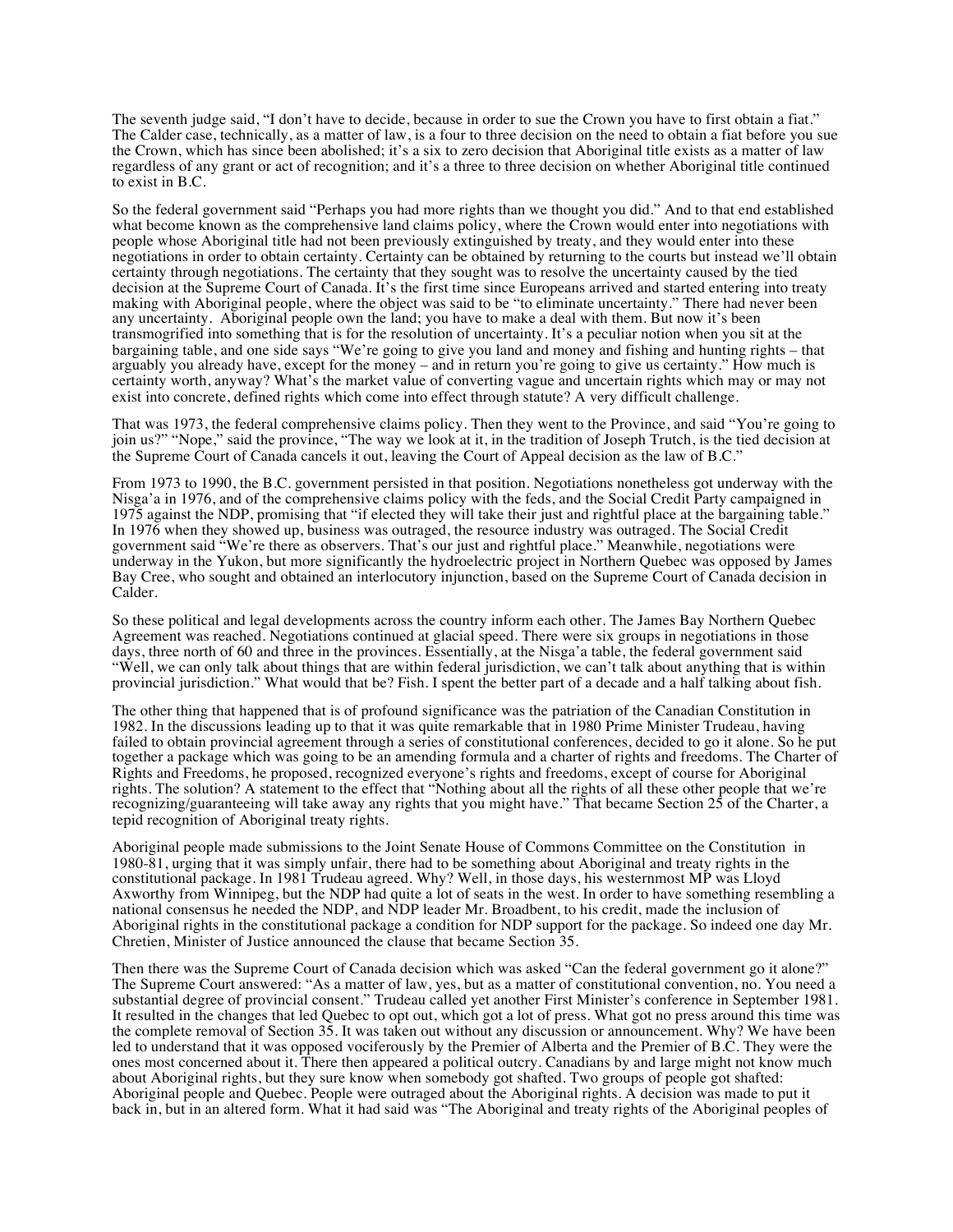Canada are hereby recognized and affirmed." What it would now say is "The existing Aboriginal and treaty rights of the Aboriginal peoples of Canada are hereby recognized and affirmed." A debate then took place about the meaning of the word "existing" in this context? Does it mean those that exist as of 1982? If so, then the rights that will be in land claims agreements that haven't yet been concluded don't get the same constitutional status as the rights set out in the historic treaties. "Is that what you intended to do?" "No, we mean existing from time to time. What we mean is it didn't resurrect rights that had previously been extinguished."

The challenge it gave goes back to the Calder case. The British Columbia government is saying the Court of Appeal decision is law, and in order to have Aboriginal rights exist, they have to be recognized. We had constitutional recognition, but then they use wording saying "What we recognize are ones that exist." It's like an Escher painting; a very strange way to make law.

At the first First Minister's Conference, held after the Constitution Act, it was agreed to insert Section 35.3, which says "For greater certainty, 'treaty rights' includes rights that exist by way of land claims agreements or may be so acquired." Thus it became clear for the first time that what was being negotiated at the table was not simply something that could be changed at the whim of government, but rather a constitutional relationship between the Aboriginal people and the Crown. Starting in 1983, that became clear. An interesting dynamic now developed at negotiations, where federal staff would say "We might have been able to agree to that, but not now that it's constitutionally protected."

Negotiations then proceeded in fits and starts. In 1986 the federal government issued a new policy on the negotiation of comprehensive land claims. There had been the old policy under the Liberals, established in 1973 and put into a more modern form in 1980, ironically named "In All Fairness." Then in 1986 the Conservatives wanted to have their own policy, so they issued the Blue Book Policy. The Blue Book Policy was an improvement in a number of ways, but the big challenge it posed was that it said, "We will negotiate self government, but we will not include self government in comprehensive land claims agreements in the absence of a further constitutional amendment."

Why would they do that? Because during the 1980s there were these First Minister's conferences that had focused on whether to make the right of self government "express" in a constitutional amendment, and the Crown was offering an approach: "We'll put in the Constitution that we'll negotiate self government with you, then we'll negotiate whether it will have constitutional protection, but in the meantime you'll not have self government." Aboriginal people did not agree with this. This meant that all groups with comprehensive land claims were going to be able to get constitutionally protected self government, that no one else would be able to get. So the government said "We're not going to allow that. As a matter of policy, we're not going to follow the constitution."

Further discussions took place around that, but essentially what it means is that you have then a number of land claims agreements entered into after 1986, and prior to a change in approach taken by the Liberals in 1995 in the so called Inherent Rights Policy, that said "You can negotiate self government, but it cannot be part of the land claims agreement. So we end up with, in Yukon, for example, a land claims agreement referring to and requiring the negotiation of a self government agreement that is not a part of the land claims agreement. What's the significance of that? Primarily constitutional protection. A self government agreement does not have the same constitutional protection as the rest of the comprehensive land claim.

Note: the word "comprehensive" in the term comprehensive land claim is meant to be contrasted with the word "specific" in the term specific land claim. People on the street are not going to know why those adjectives are used. Specific land claims arise from violations of the Indian Act for existing treaties.

The self government provisions of the Nisga'a Nation were negotiated in great detail before the change in policy. In 1996 the Nisga'a Nation entered into an agreement in principle becoming the first modern treaty where all the self government provisions are included integrally within the treaty itself, and every agreement since then does the same. That's why I would say it's not properly lumped together, it's not properly referred to as a standalone self government agreement, because it's in the treaty, unlike Westbank First Nation self government or Sechelt First Nation, where the self government agreement is not connected to a comprehensive land claim at all, and exists as an ordinary piece of legislation without constitutional protection.

In 1998 the Final Agreement was signed. In 1999 it went to the Provincial legislature for ratification, and led to the longest debate in the history of the B.C. legislature. Finally the NDP government imposed closure, it was passed by the Province, and we came to Ottawa. In the spring of 1999 it was signed by Minister James Stewart, but it was decided not to introduce it into the House of Commons until the Fall. Why? "Could be divisive. Just wait. You've been waiting 130 years, you can wait until September."

We did a lot of lobbying, and it was remarkable. The Nisga'a had the political solidarity of the governing Liberals who had entered into the agreement, as well as the NDP, but also worked hard to obtain the support of the Progressive Conservative Party and the Bloc Quebecois. Those four parties were completely onside; however, The Reform Party of Canada was feverishly opposed. They then commenced a philibuster, introducing 474 amendments to the three page statute giving force of law to the Nisga'a agreement, and required votes on them. This